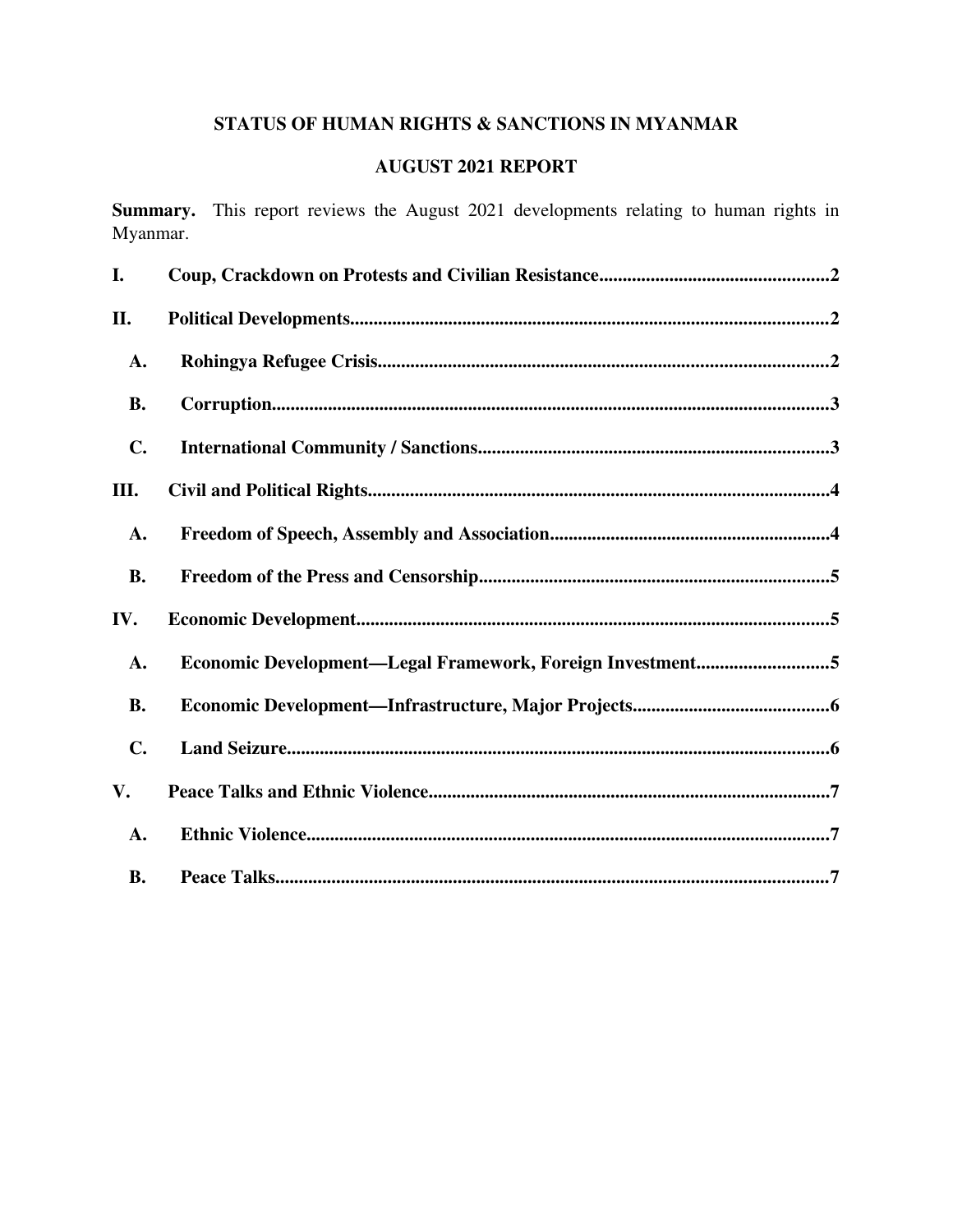#### <span id="page-1-0"></span>I. Coup, Crackdown on Protests and Civilian Resistance

On August 1, coup leader Senior General Min Aung Hlaing appointed himself prime minister of his military government, the State Administration Counsel, following in the footsteps of former dictator Ne Win, who ruled the country for 26 years.<sup>1</sup> He also announced that elections would be held by  $2023$ .<sup>2</sup> However, the promise for new elections by  $2023$  was met with skepticism from opponents of the regime.<sup>3</sup>

Nearly 1,000 civilians have been killed by Myanmar regime forces in fewer than 200 days as the junta continues its crackdown to quell opposition to the February 1 coup.<sup>4</sup> In the last month alone, at least 92 civilians were slaughtered by the regime including teenagers, student activists, protesters, National League for Democracy ("NLD") members and their family members, bystanders, pedestrians and villagers, according to the Assistance Association for Political Prisoners, an activist group that monitors arrests and fatalities at the hands of the junta's forces.<sup>5</sup> The regime has also detained around 150 civilians, including young activists, elected NLD lawmakers and striking civil servants, between August 14 and 24, as it continues its crackdown on the opposition, according to a report by the Assistance Association for Political Prisoners.<sup>6</sup>

Myanmar's military regime has launched a series of raids to sweep up and arrest civilians in Yangon after the city saw a surge in recent attacks against the junta.<sup>7</sup> Since early August, the country's commercial hub has witnessed a series of bombings and deadly gun attacks against security forces and their associates in several of the city's townships.<sup>8</sup> The arrests came a day after a hit-and-run attack against security forces at the former Myanmar Radio and Television compound.<sup>9</sup> After an exchange of gunfire, one soldier was killed and several others were wounded, according to local media who cited witnesses at the scene.<sup>10</sup> On August 19, the military beat and arrested at least 15 people during raids in Yangon, while also looting shops and  $offices.<sup>11</sup>$ 

A series of explosions rocked at least 12 locations in Yangon and Mandalay regions on August 29 and 30, including offices of the NLD party and the military-backed Union Solidarity and Development Party ("USDP").<sup>12</sup> On August 30, blasts occurred at around eight locations in five of Yangon's townships: Insein, Kamayut, Sanchaung, South Okkalapa and North Okkalapa. Most of the explosions occurred at traffic police booths at junctions in the city.<sup>13</sup> No casualties were reported.<sup>14</sup> Three NLD offices in Mandalay Region's Maha Aung Myay Township were the target of a blast on August 29 soon after being raided by junta forces, according to local media.<sup>15</sup>

The bodies of around 40 people killed by junta soldiers were found in the resistance stronghold of Kani Township in Sagaing Region in July, according to residents.<sup>16</sup> "Junta troops" raided our villages. We fled and found corpses when we came back to the villages. Nearly 40 bodies were found in July. Most recently we found 12 charred bodies in Taung Pauk," a Kani resident told *The Irrawaddy*.<sup>17</sup> Kani on the Chindwin River is around 50km from Monywa, the regional capital. The township has seen several massacres as the junta scaled up military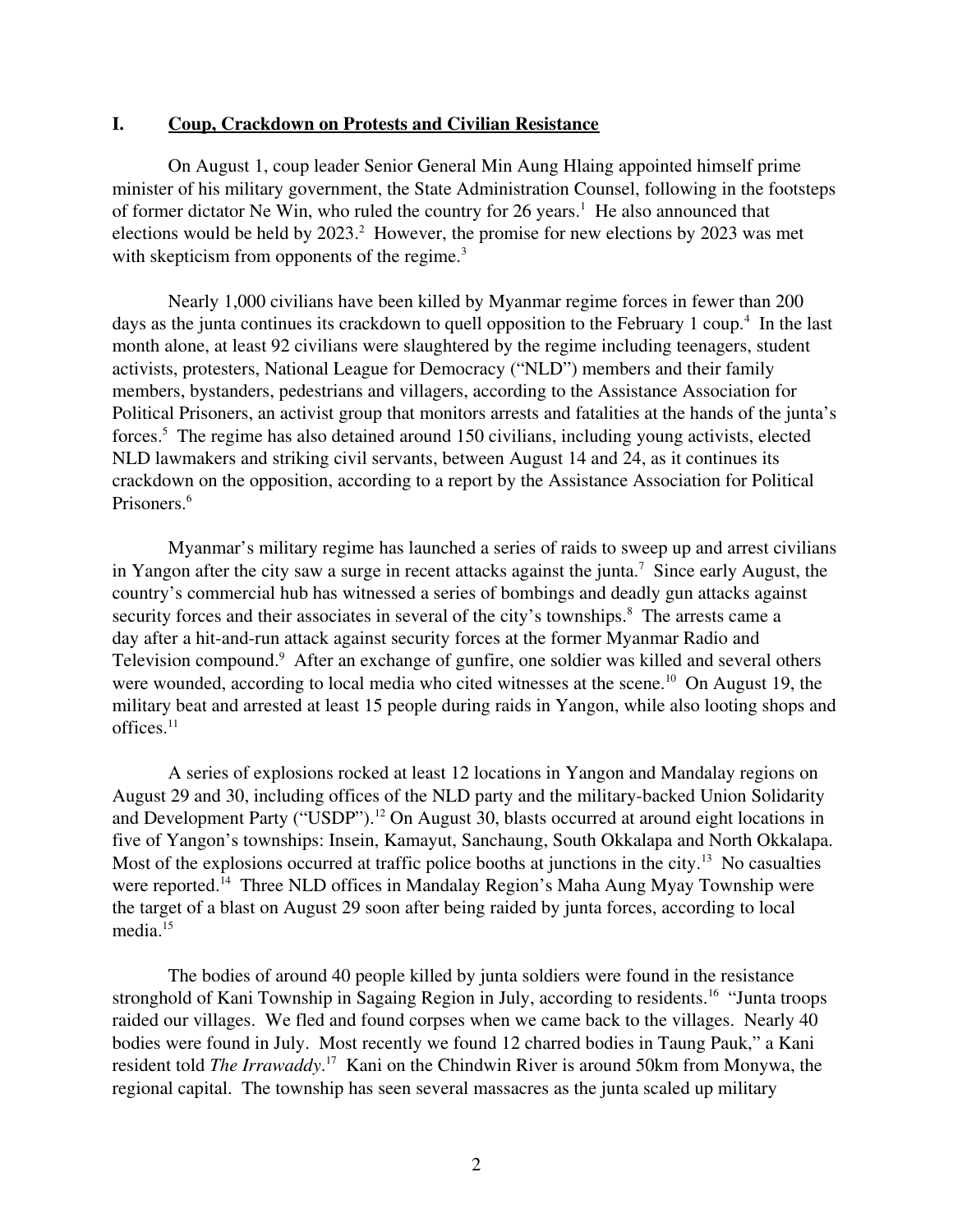operations against the resistance.<sup>18</sup> The onslaught forced more than 7,000 residents from at least four villages to flee their homes.<sup>19</sup> The military has not yet responded to questions about the killings in Kani.<sup>20</sup> "The military regime might say they were armed rebels but they were not shot in shootouts. They all bore signs of torture and the bodies were intentionally hidden. It is a war crime," said a lawyer. $21$ 

Hundreds of residents of at least 10 villages in Sagaing Region were forced to flee their homes after junta forces raided their villages over two days, according to local villagers.<sup>22</sup> Regime forces raided Nyaunghla and Wegyi villages in Tabayin Township, Sagaing Region on August 8 and arrested a number of residents.<sup>23</sup> They ransacked shops selling phones and groceries and set fire to over 20 motorbikes belonging to supporters of the National League for Democracy ("NLD"), said locals.<sup>24</sup> Military regime forces also raided Namyar and Marakan villages on August 9, setting a gas station on fire in Marakan, said residents.<sup>25</sup>

On August 21, a married couple was shot dead by junta forces in Khin-U Township, Sagaing Region, according to local media.<sup>26</sup> Maung Aye, a farmer and seller of agricultural chemicals, and his wife, Nwe Nwe Aye, a nurse, were targeted by security forces between Khin-U town and Kan Tharyar Village.<sup>27</sup> Junta forces gunned down the couple after they allegedly refused to stop at a military checkpoint, a relative told the media.<sup>28</sup> Also on August 21, a 72year-old from Hnan Khar Village in Magwe Region's Gangaw Township died of internal injuries suffered when he was tortured by soldiers during a raid on his village on August 19.<sup>29</sup> Early on August 22, regime forces raided and looted villages in Sagaing Region's Depayin Township, according to the residents.<sup>30</sup> At least 12 civilians, including a 72 year-old man and a 10 year-old boy, were killed by military forces during the week of August 23.<sup>31</sup>

A civilian detained by the junta for his alleged involvement in bomb attacks has died in military custody, according to relatives of the victim.<sup>32</sup> The August 1 issue of regime-controlled newspapers claimed that the 23-year-old victim, Htet Ko Oo, was arrested with two other people and a homemade gun and explosives at a warehouse in Yangon's Dagon Seikkan Township on July 20.<sup>33</sup> Htet Ko Oo's family said that he left his hometown of Pyapon in Ayeyarwady Region on May 15 along with friends to work in Yangon.<sup>34</sup> They learned of his arrest only after it was reported in newspapers.<sup>35</sup> As of August 3, 946 people, including children, have been killed by junta forces since the coup.<sup>36</sup> 5,478 people have been detained and arrest warrants issued for another 1,964 people, according to the Assistance Association for Political Prisoners.<sup>37</sup>

Two people were killed and another two injured in Yangon on August 5 in a series of attacks apparently targeting informants and officials working for the military regime.<sup>38</sup> San Win, 53, was shot three times and died at a military hospital, according to junta-controlled media.<sup>39</sup> His wife, Thi Da, survived despite being shot twice.<sup>40</sup> It remains unclear why the couple were targeted, but the regime blamed "terrorists" – the military's euphemism for civilian resistance fighters and the People's Defense Forces ("PDF").<sup>41</sup> However, many opponents of the regime claim that junta forces are behind the attacks in an effort to blacken the name of the PDF.<sup>42</sup> Antiregime protesters have pointed out that regime troops and police are using ambulances and civilian vehicles in their shootings and crackdowns on the pro-democracy movement.<sup>43</sup>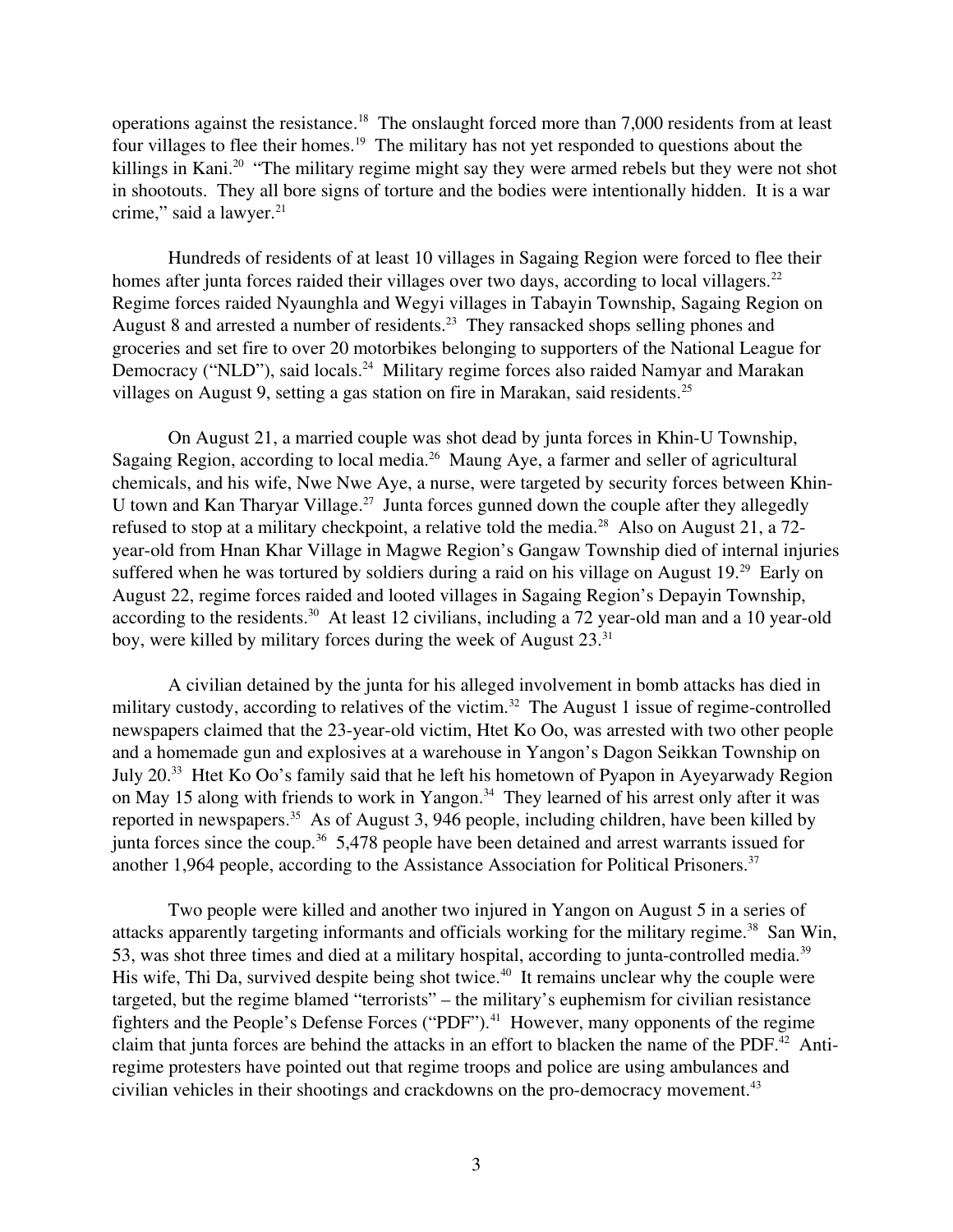More than 40 junta soldiers were reportedly killed and many others wounded by civilian resistance fighters in Sagaing Region and Chin and Shan States on August 14 and 15.<sup>44</sup> At least 11 junta troops were killed in Shan State during a firefight with resistance fighters from across Kayah State and a Shan State township on August 14.<sup>45</sup> On August 15, junta soldiers on the Mindat-Matupi highway used explosives on a Mindat Chinland Defense Force camp about 25km west of the Chin State mountaintop town of Mindat.<sup>46</sup> A shootout followed between the military and resistance fighters.<sup>47</sup> Another military unit raided villages, including those sheltering displaced civilians from Mindat town, in the north of the township, according to residents and the people's administration. $48$  At least 10 junta soldiers were reportedly killed by civilian resistance fighters from the Southern Shan State Generation during a raid on a regime camp in Nansang Township on August 15.<sup>49</sup>

Around 50 junta soldiers were reportedly killed and many others wounded in a series of landmine attacks by civilian resistance fighters in Magwe Region's Gangaw Township.<sup>50</sup> On August 19, a vehicle carrying junta soldiers triggered a landmine planted by the civilian resistance fighters of the People's Defense Force-Gangaw on the Gangaw-Kale Highway.<sup>51</sup> At least 20 soldiers were killed in the explosion and many others were injured, a PDF-Gangaw spokesperson said.<sup>52</sup>

Around 30 junta soldiers were reportedly killed and 15 others wounded during an ambush by the civilian resistance Yaw Defense Force ("YDF") in Gangaw Township, Magwe Region, on August  $23.^{53}$  Sixteen YDF fighters ambushed a military convoy on the Gangaw-Kale highway, according to the group's statement.<sup>54</sup> The group, which represents the Yaw community in Gangaw, reportedly used two grenade launchers, three landmines and homemade grenades.<sup>55</sup>

Six junta soldiers were killed and many others wounded by civilian resistance fighters in Mandalay Region's Mogoke Township on August 16.<sup>56</sup> In the morning, civilian resistance fighters of the People's Defense Force-Mogoke and troops from the ethnic armed group the Kachin Independence Army ("KIA") ambushed the troops from the military's Battalion 148 near Ho Weit Village in the east of the township.<sup>57</sup> PDF-Mogoke said in a statement that the clash occurred as the junta troops attempted to raid an area controlled by the PDF in the township.<sup>58</sup>

Some aircraft were hit by shrapnel in explosions at Magwe military airbase on August 8, according to the regime's spokesman Major General Zaw Min Tun.<sup>59</sup> An alliance of resistance fighters and the Beikthano People's Defense Force claimed responsibility, saying they jointly attacked the airbase to mark the 33rd anniversary of the 1988 uprising when hundreds of thousands of people took to the streets across the country to oppose military dictator General Ne Win.<sup>60</sup> Some Magwe residents claimed three fighters were damaged in the explosions but the regime did not give details.<sup>61</sup>

On August 18 and 19, around 40 military troops based in Tanintharyi and Magwe regions reportedly fled the armed forces and joined the uprising against the junta.<sup>62</sup> The defections came amid heavy daily losses being inflicted on junta forces by civilian resistance fighters and ethnic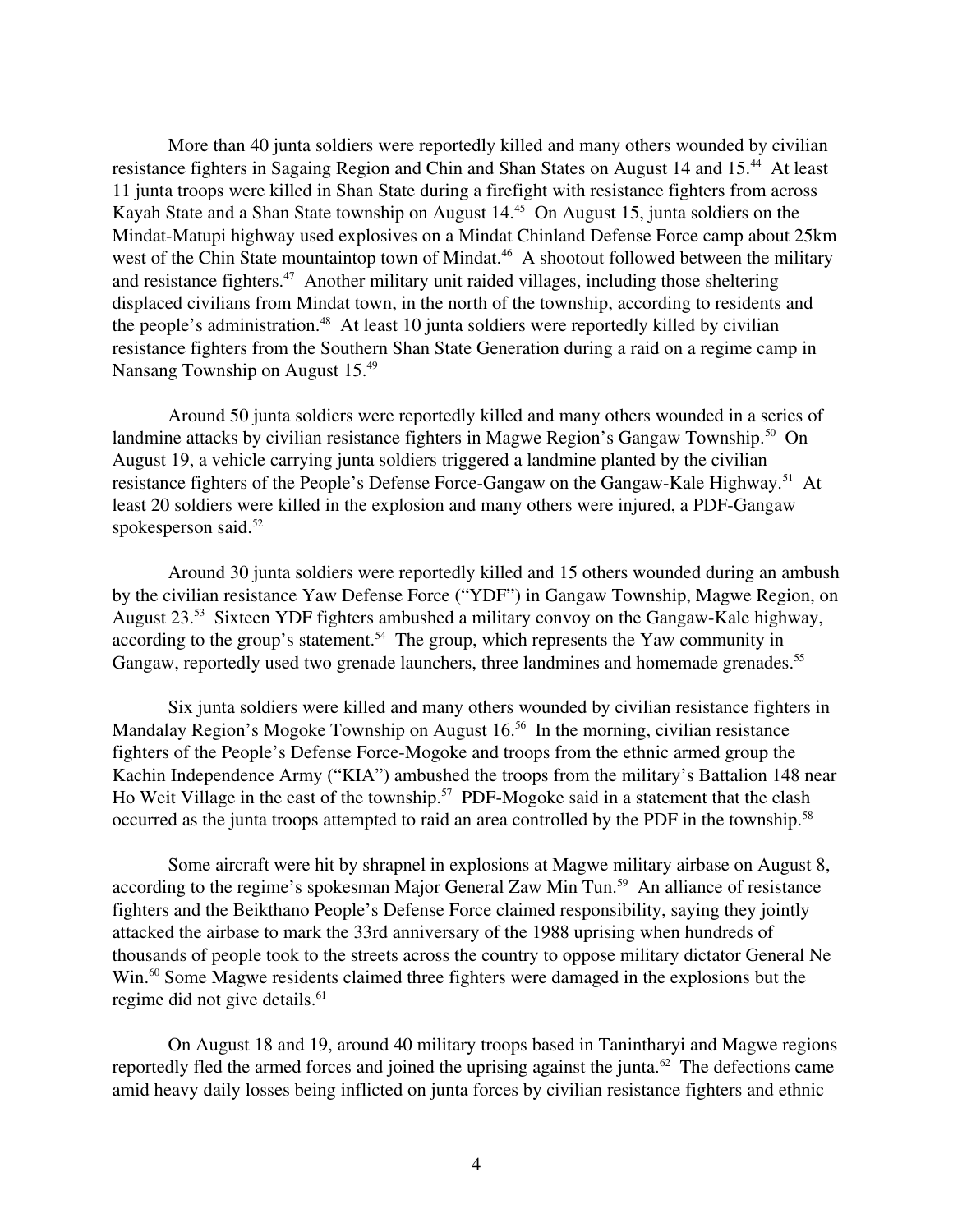armed organizations.<sup>63</sup> On August 19, around 25 soldiers based in Dawei Township, Tanintharyi Region, abandoned their posts with their firearms, according to the Intelligence Agency in Tanintharyi, which was formed by soldiers who have joined the civil disobedience movement.<sup>64</sup> On August 18, around 15 personnel from a military weapons factory in Thayet Township, Magwe Region, have reportedly defected with their weapons.<sup>65</sup> However, the regime has denied the defections, saying it is propaganda to boost armed resistance against the junta.<sup>66</sup> Around 2,000 soldiers and police have joined the Civil Disobedience Movement ("CDM") since the Myanmar military's February 1 coup, according to People's Embrace, a group helping security forces personnel who are refusing to work for the regime. $67$ 

Striking police officers in Kayah State have formed a police force, which will work together with anti-regime groups to fight military rule.<sup>68</sup> It is the first such shadow police force to be formed in Myanmar since the junta's February 1 coup.<sup>69</sup> The Karenni State Police was formed on August 15 under the leadership of the Karenni State Consultative Council.<sup>70</sup> The police force consists of 320 police who defected from the junta-controlled Home Affairs Ministry after the coup.<sup>71</sup> Most are from Kayah State and Pekon Township in southern Shan State, but a few are police from central Myanmar who have taken refuge in Kayah in southeastern Myanmar.<sup>72</sup>

## II. Political Developments

## <span id="page-4-1"></span><span id="page-4-0"></span>A. Rohingya Refugee Crisis

The Rohingya are not yet included in the regime's national vaccination program, according to the military authorities.<sup>73</sup> "They are not on the vaccination list for the time being. Priority is given to citizens under state policy. We will vaccinate all the citizens regardless of their religion and race. As vaccines are bought with public funds, citizens have to be given priority," said Hla Thein, spokesman for the state's military governing body.<sup>74</sup> Non-citizens are not on the list because people are registered for vaccination based on their citizenship IDs and the regime's policy is to prioritize citizens, said Hla Thein, who is also the state's advocate general.<sup>75</sup> COVID-19 cases have been reported in several Rohingya displacement camps in the Rakhine state capital, Sittwe, according to community leaders.<sup>76</sup>

Rohingya communities in villages and displacement camps in Sittwe and Buthidaung townships in Rakhine State say they have been facing food shortages for more than three months.<sup>77</sup> Displacement camps holding hundreds of thousands of Rohingya in the west of Sittwe have received no relief aid since June, Khaung Dokka camp manager Maung Tin told *The Irrawaddy*. 78

Myanmar's military regime added a genocide law to the country's colonial-era Penal Code, a move being seen by legal experts as an attempt to ease international pressure on the regime as it faces a genocide charge at a United Nations court for its soldiers' atrocities against the Rohingya. The new provisions threaten the death sentence for murders committed with the intent to destroy, in whole or in part, a national, ethnic, racial or religious group. The addition to the Penal Code also carries a life sentence for other crimes committed with genocidal purpose,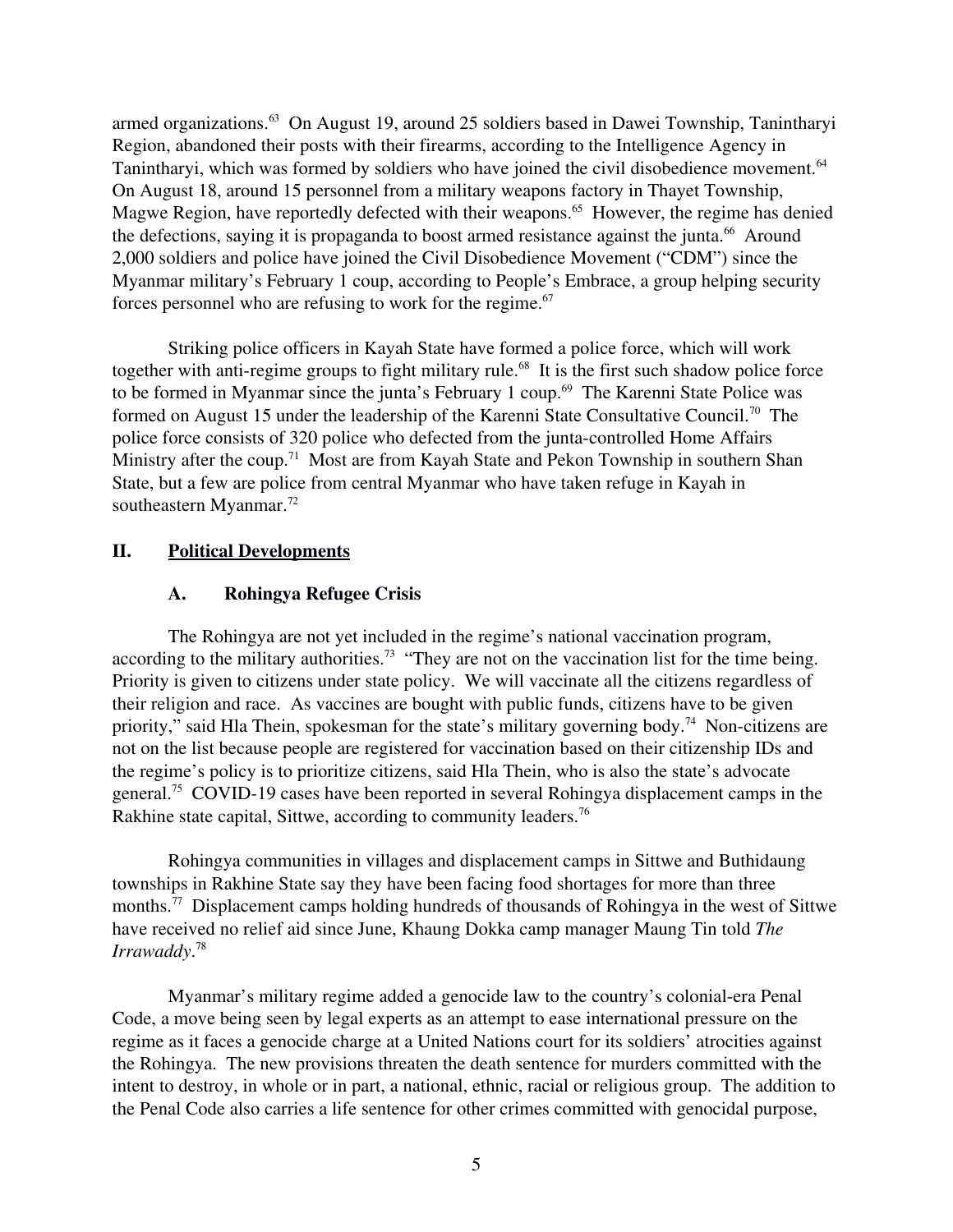including causing grievous hurt or serious mental harm to members of a group, deliberately inflicting on a group conditions of life calculated to bring its physical destruction in whole or in part, imposing measures, not in accordance with any existing laws, intended to prevent births within a group and forcibly transferring children of a group to another group. The promulgation of the new genocide law coincided with an online campaign to mark the fourth anniversary of atrocities against the Rohingya in 2017. A Rohingya Genocide Remembrance Day was organized online on August 25, with many activists expressing their apologies to the Rohingya for failing to speak out while they were being persecuted by the Myanmar military. One legal expert, who asked for anonymity, said that the military regime has enacted the genocide law to ease international pressure on it as it faces the genocide charge at the International Court of Justice, but the move will not give the regime any protection from crimes it has previously committed.

## <span id="page-5-1"></span>B. Corruption

Former leaders Aung San Suu Kyi's and Min Wyint's trials have been postponed until September.<sup>79</sup> The military regime has brought a host of charges against the two former leaders, including allegations of incitement and breach of the country's anti-corruption laws. Aung San Suu Kyi faces a total of ten charges, carrying a potential sentence of 75 years.<sup>80</sup>

## <span id="page-5-0"></span>C. International Community / Sanctions

On August 17, Rohingya refugees testified remotely in a court in Argentina, which is considering using the principle of universal jurisdiction to bring a case against Myanmar's leaders for genocide and crimes against humanity.<sup>81</sup> This testimony is the first time the Rohingya will have the opportunity to tell a court of the atrocities they have suffered.<sup>82</sup>

On August 17, Myanmar's shadow National Unity Government ("NUG") reported the massacres of civilians by the current military regime in July to the United Nations ("UN") Security Council.<sup>83</sup> According to the NUG's human rights minister, the report provides strong evidence that the military junta are guilty of war crimes saying that "[w]illful killing and torture of unarmed civilians; intentional, excessive use of force in conflict situations are all equivalent to war crimes."<sup>84</sup>

In early August, the U.S. Deputy Secretary of State spoke with an exiled member of the NUG, marking the first contact between a senior U.S. official and the NUG since the coup.<sup>85</sup> The U.S. Secretary of State separately urged ASEAN nations during a meeting to "hold the junta accountable." Following the ASEAN meetings, ASEAN appointed a top Brunei diplomat as envoy to Myanmar; his appointment is expected to facilitate emergency aid to Myanmar from ASEAN.<sup>86</sup>

During a speech in Singapore, U.S. Vice President Kamala Harris condemned the "violent repression" of the Myanmar military and urged Indo-Pacific nations to join the U.S. in its effort to restore democracy in Myanmar.<sup>87</sup> She also reiterated that the United States is committed to supporting the people of Myanmar in their attempts to restore democracy.<sup>88</sup>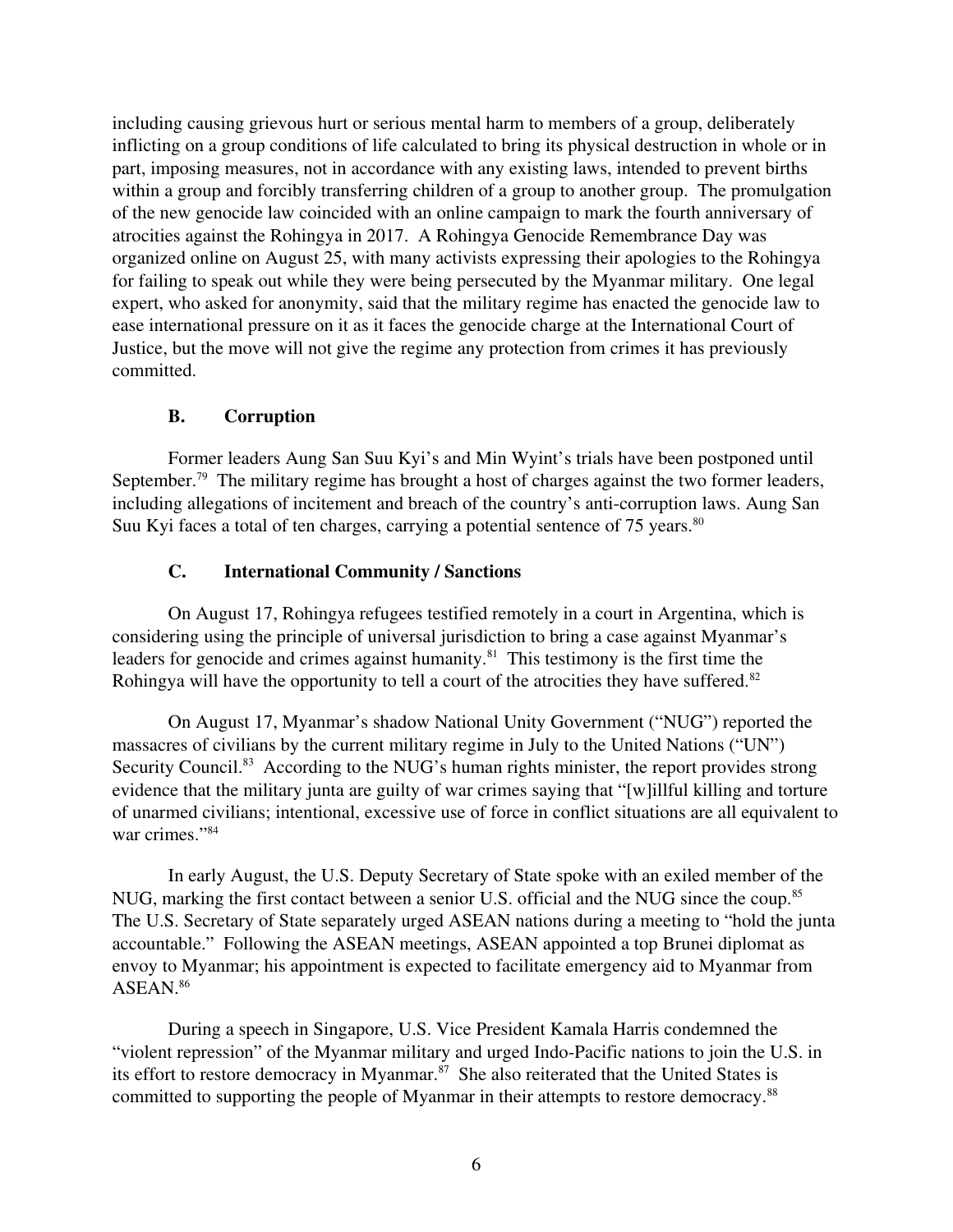As of August 11, the military junta had not responded to a request for proposed dialogue from the UN special envoy for Myanmar, saying, "Some of the ideas I gave him to decide the dialogue idea were heard, like to make a statement that lawsuits against health workers will be withdrawn. On the dialogue, I didn't receive an answer: not a positive or not a negative."<sup>89</sup>

In early August, the UN warned that up to 6.2 million people in Myanmar are at risk of being plunged into hunger by October.<sup>90</sup> The U.S. ambassador to the UN has spoken with a renowned local Myanmar physician about facilitating \$50 million in emergency humanitarian aid to the people of Myanmar to provide emergency food assistance, essential healthcare and other services.<sup>91</sup> Any funds provided would flow through non-governmental organizations.<sup>92</sup>

In early August, U.S. prosecutors charged two Myanmar citizens in a plot to attack Myanmar's UN ambassador.<sup>93</sup> The plot, which was planned in the United States, involved hiring hitmen who would force the ambassador to resign or kill him if he refused to resign.<sup>94</sup>

#### III. Civil and Political Rights

#### <span id="page-6-1"></span><span id="page-6-0"></span>A. Freedom of Speech, Assembly and Association

The military regime released a number of detained civil servants on August 2, including a few doctors who were arrested for their participation in the Civil Disobedience Movement ("CDM").<sup>95</sup> However, some 400 doctors and 180 nurses are the subject of arrest warrants for their participation in the CDM, according to the U.S.-based Physicians for Human Rights.<sup>96</sup> Additionally, between the February 1 coup and July 6, at least 157 healthcare workers, including doctors, nurses and medical students, were arrested, while 12 were killed and 32 wounded in anti-regime protests, the group said.<sup>97</sup> Many more health workers are still taking part in the CDM.<sup>98</sup> As of August 2, a total of 5,474 people, including 70 healthcare workers, remain in detention and 1,964 are in hiding evading arrest warrants, according to the Assistance Association for Political Prisoners.<sup>99</sup>

Yangon Region authorities have barred a lawyer who is part of Aung San Suu Kyi's defense team from talking to the media, foreign diplomats and international NGOs, saying that her comments affect the stability of Myanmar.<sup>100</sup> San Mar Lar Nyunt, a Yangon-based lawyer, was taken from a relative's home by district and township officials and police.<sup>101</sup> She was then forced to sign a document pledging that, "she would not talk to both domestic and foreign media, foreign diplomats and international non-governmental organizations," according to another Yangon-based lawyer, who spoke on condition of anonymity.<sup>102</sup> The anonymous Yangon lawyer who revealed the gagging of San Mar Lar Nyunt said everyone has the right to free speech under the  $2008$  Constitution, which was drafted by a former military regime.<sup>103</sup>

Myanmar's military regime is confiscating radios from shops and planned to restrict imports after the NUG launched a radio station.<sup>104</sup> Radio NUG, named after the shadow government formed by the ousted National League for Democracy and ethnic representatives in April, launched on August 20 and airs twice daily for 30 minutes on a 10-band radio.<sup>105</sup>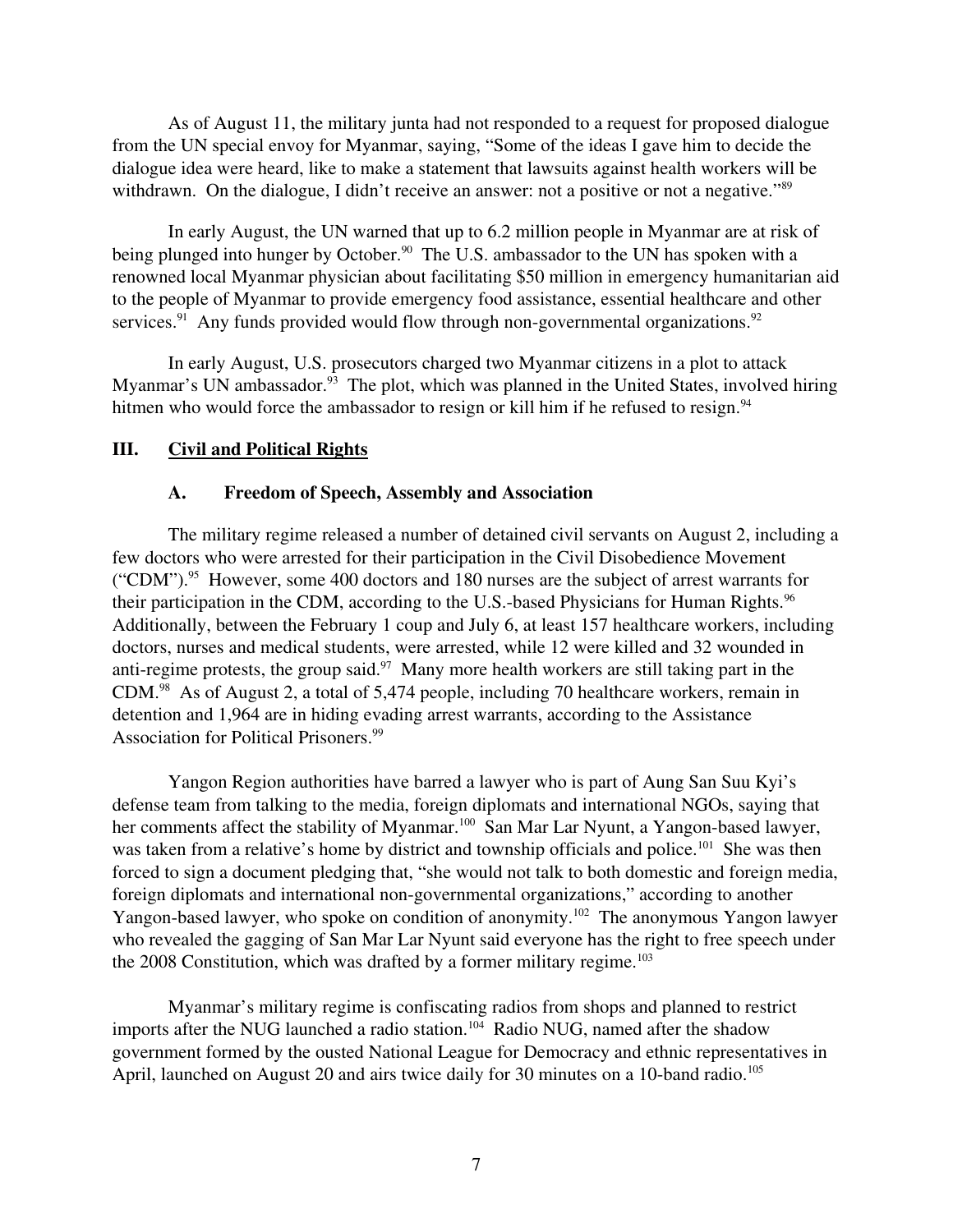More than 30 political detainees are being interrogated by the prison authorities in Mandalay's Obo Prison following a loud protest commemorating the 1988 uprising, according to Prison Department's spokesman Chan Aye Kyaw.<sup>106</sup> Numerous political prisoners being held for their anti-regime activities, defied the regime, yelling slogans inside the cells to mark the  $33<sup>rd</sup>$ anniversary of the popular pro-democracy uprising. $107$ 

#### <span id="page-7-2"></span>B. Freedom of the Press and Censorship

Myanmar's coup leader Senior General Min Aung Hlaing signed an amendment to the Counterterrorism Law, introducing harsher penalties for supporting anti-regime activities.<sup>108</sup> Under the amendment, the jail term is increased from three to seven years for "acts of exhortation, persuasion, propaganda and recruitment of any person to participate in any terrorist group or activities of terrorism."<sup>109</sup> Legal analysts said the amendment is a threat to media reports in support of the NUG and the People's Defense Force because it allows the military junta to prosecute outlets under the false pretext of propaganda.<sup>110</sup> They also said the Counterterrorism Law makes it harder for the accused to prove innocence.<sup>111</sup> In other criminal cases, the prosecution is responsible to prove the defendant guilty but, under the Counterterrorism Law, the accused has to prove their innocence.<sup>112</sup>

Persecution of the press has continued throughout August in Myanmar, bringing the total number of journalists arrested since the February coup to 95.<sup>113</sup> On August 15, two journalists, Sithu Aung Myint and Htet Khine, were arrested from their hideout in Yangon.<sup>114</sup> According to the Military Regime, Sithu Aung Myint wrote articles for *Voice of America* and *Frontier Myanmar*, which were critical of the regime, and which incited government employees to join the civil disobedience movement.<sup>115</sup> Pursuant to those allegations, Sithu Aung Myint has been charged with spreading false news under Article 505(a) of the Penal Code and could face up to three years in prison. Additionally, he was also charged with attempting to "cause hatred and disaffection" under Article 124(a), which carries with it a life sentence.<sup>116</sup> Htet Khine was charged under the Unlawful Association Act for harboring Sithu Aung Myint and for allegedly working as a volunteer editor for *Federal FM*.<sup>117</sup> Prior to her detention, Htet Khine presented a program for *BBC Media Action*, the corporation's international development charity.<sup>118</sup> BBC *Media Action* issued a statement that it was concerned about Htet Khine's safety and was closely monitoring the situation.<sup>119</sup> According to *The Irrawaddy*, neither journalist has had access to a lawyer since their arrest and are likely to be moved to Insein Prison, where approximately 50 journalists are thought to be detained at this time.<sup>120</sup>

## IV. Economic Development

## <span id="page-7-1"></span><span id="page-7-0"></span>A. Economic Development—Legal Framework, Foreign Investment

Myanmar is limiting the number of foreign staff allowed to work in domestic banks, a move that industry sources warn could further impede financial development in a country that had seen a boom in foreign investment before the military coup.<sup>121</sup> A letter dated August 2 and posted on the central bank's website said major banks can now employ no more than 25 foreign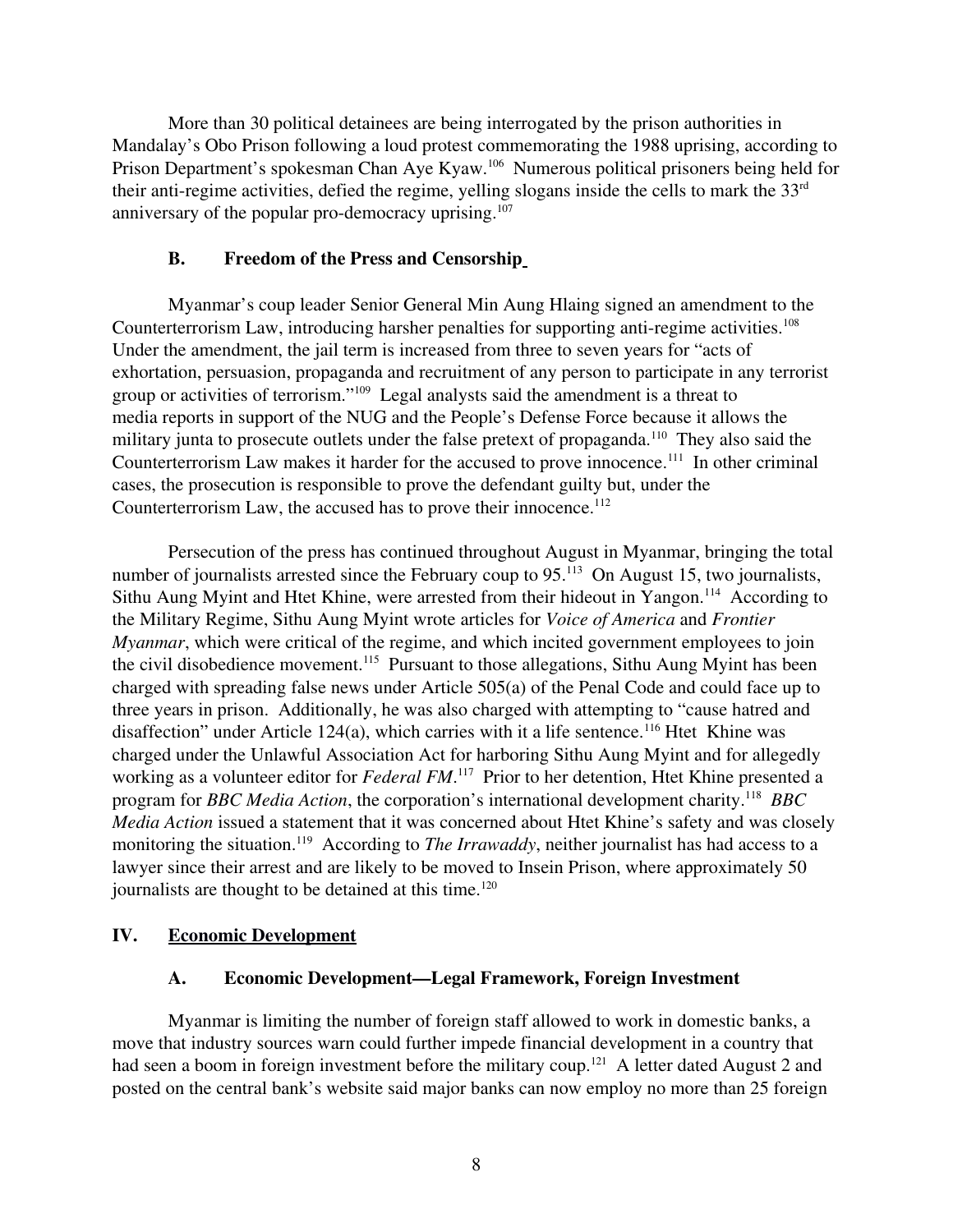staff, 15 at a mediumsized bank and eight at small lenders. In addition, a bank must obtain authorization 30 days before hiring a foreign national and some senior posts must be held by local citizens.

The Myanmar junta is inviting bids to provide legal services to the Kyaukphyu Special Economic Zone ("KPSEZ") and deep-sea port project in western Rakhine State, a key strategic component of China's Belt and Road Initiative.<sup>122</sup> Junta-controlled media announced that both local and foreign law firms had until August 10 to submit their expression of interest to provide legal services to the management committee of the KPSEZ.

On August 10, Kirin Holdings posted an impairment loss of over 21.4 billion yen (USD\$193 million) in the first six months of 2021 due to the outlook for a continuing high level of uncertainty caused by the takeover in February 2021 of its beer production business in Myanmar.<sup>123</sup> Kirin owns 51% of two beer production companies, Myanmar Brewery and Mandalay Brewery. The remainder of both companies is owned by Myanmar Economic Holdings, a conglomerate that serves as a welfare fund for Myanmar's military. Myanmar Economic Holdings, along with senior military officers and other military-affiliated companies, has been sanctioned by the U.S. and other countries.

On August 12, a group of 45 global and Myanmar human rights, media and other organizations called on Norway's Telenor Group to halt the controversial sale of its Myanmar operation to M1 Group, a Lebanese company with ties to Myanmar's junta.<sup>124</sup> Telenor Group has been one of Myanmar's largest investors since launching its operations in the country in 2014. It reported 18.2 million subscribers in its first quarter financial report for 2021. The company agreed to sell its Myanmar operation to M1 for US\$105 million. Telenor confirmed in July that as part of the deal it would transfer the call records of its more than 18 million subscribers to M1.

Australian mining company, Myanmar Metals Limited ("MYL"), has divested its entire stake in a historic mining project in Myanmar's northeast, saying the "political situation in Myanmar has undermined confidence of markets."<sup>125</sup> MYL has entered into binding agreements to dispose of its 51% stake in the Bawdwin project to its local partner, Win Myint Mo Industries Co. Ltd., for a total of US\$30 million.

#### <span id="page-8-0"></span>B. Economic Development—Infrastructure, Major Projects

The Myanmar government investment agency approved the registration of a joint venture between a Chinese company and a government-backed committee to develop China's strategic deep-sea port project in western Rakhine State.<sup>126</sup> The approval moves the long-delayed backbone project of the China-Myanmar Economic Corridor one step closer to launch.<sup>127</sup> The entire project covers 4,300 acres (about 1,750 hectares).<sup>128</sup> The joint venture also plans to construct an industrial zone with facilities for textile and garment manufacturing, construction materials processing, food processing, pharmaceuticals, electronics, marine supplies and services and research.<sup>129</sup>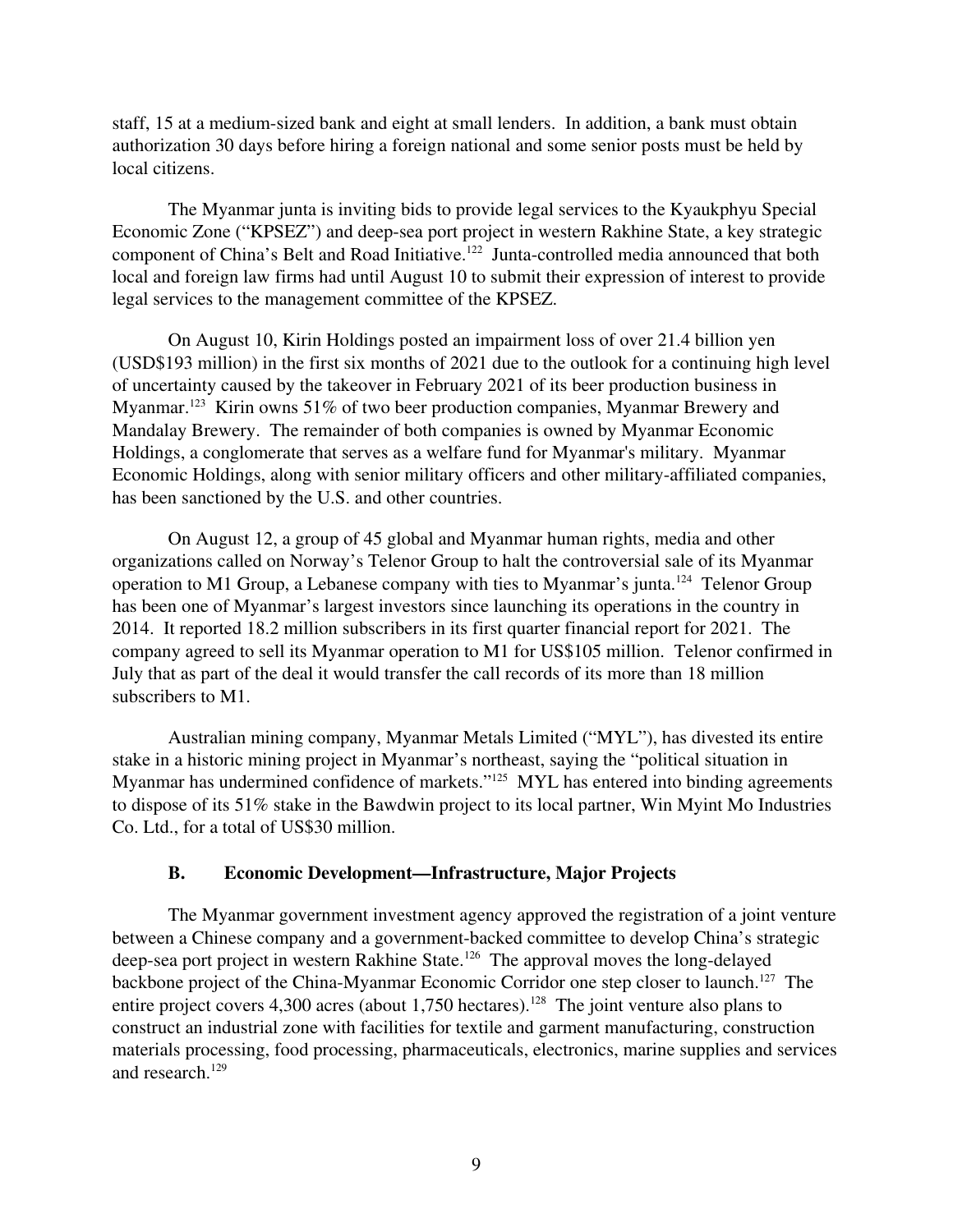A new rail line providing China with access to the Indian Ocean via Myanmar was opened on August 25 on the Chinese side of the border.<sup>130</sup> The route is the first to link western China with the Indian Ocean, which will also significantly reduce the time needed to import cargo to landlocked Yunnan Province.<sup>131</sup> The route will cross Mandalay, Lashio and Hsenwi on the Myanmar side.<sup>132</sup> The route is expected to become the lifeblood of international trade for China and Myanmar, while providing a source of income for Myanmar's military regime.<sup>133</sup>

# <span id="page-9-2"></span>C. Land Seizure

<span id="page-9-1"></span>There have been no material updates since the previous report.

# V. Peace Talks and Ethnic Violence

## <span id="page-9-0"></span>A. Ethnic Violence

The security situation in south-eastern Myanmar remains volatile, particularly across Kayah and Kayin States as well as southern areas of neighboring Shan State.<sup>134</sup> Sporadic clashes between the Myanmar Armed Forces ("MAF") and the Karenni Nationalities Defense Force ("KNDF"), People's Defense Forces ("PDF") and Karen National Liberation Army ("KNLA") continue to be reported.<sup>135</sup> In Kayah State, hostilities between the Myanmar army and the KNDF have increased since August 3 in Bawlake, Demoso, Hpasawng, Hpruso and Loikaw townships.<sup>136</sup> In the southern areas of Shan State, clashes between the alliance of KNDF with local PDFs and the combined forces of the Myanmar army with the Pa-O National Army have also been reported in Pekon and Pinlaung townships.<sup>137</sup> In Kayin State, armed clashes, including artillery fire, have been reported between the KNLA and the alliance of the Myanmar army with the Border Guard Force in Hpapun Township since August  $1.^{138}$  Sporadic small-scale clashes between the MAF and the KNLA and PDFs have also been reported in Mon State, eastern Bago and Tanintharyi regions.<sup>139</sup>

As of August 23, UNHCR estimates that 141,200 people remained internally displaced across south-eastern Myanmar as a result of armed clashes and insecurity.<sup>140</sup> The figure includes 75,300 people in Kayah State, 17,700 people in southern Shan State, 47,100 people in Kayin State and 1,100 people in Mon State.<sup>141</sup> Population movement in affected areas remains fluid; initial reports indicate at least 4,000 people were newly displaced in Kayah State.<sup>142</sup> Despite intermittent fighting, some returning internally displaced persons ("IDPs") have been observed in Kayah State and Shan State in recent weeks as the internally displaced persons did not have access to healthcare in the displacement areas and some needed to tend to farming in their areas of origin.<sup>143</sup> Many IDPs were previously sheltered by host families and living in difficult, crowded and make-shift conditions with limited resources.<sup>144</sup>

The security situation in Chin State remains volatile with renewed and intense fighting reported between the MAF and PDF in Falam, Hakha, Matupi, Mindat and Thantlang townships.<sup>145</sup> As of August 17, close to 16,700 people remained displaced in several townships in and around Chin State.<sup>146</sup> However, there have also been reports of small-scale returns among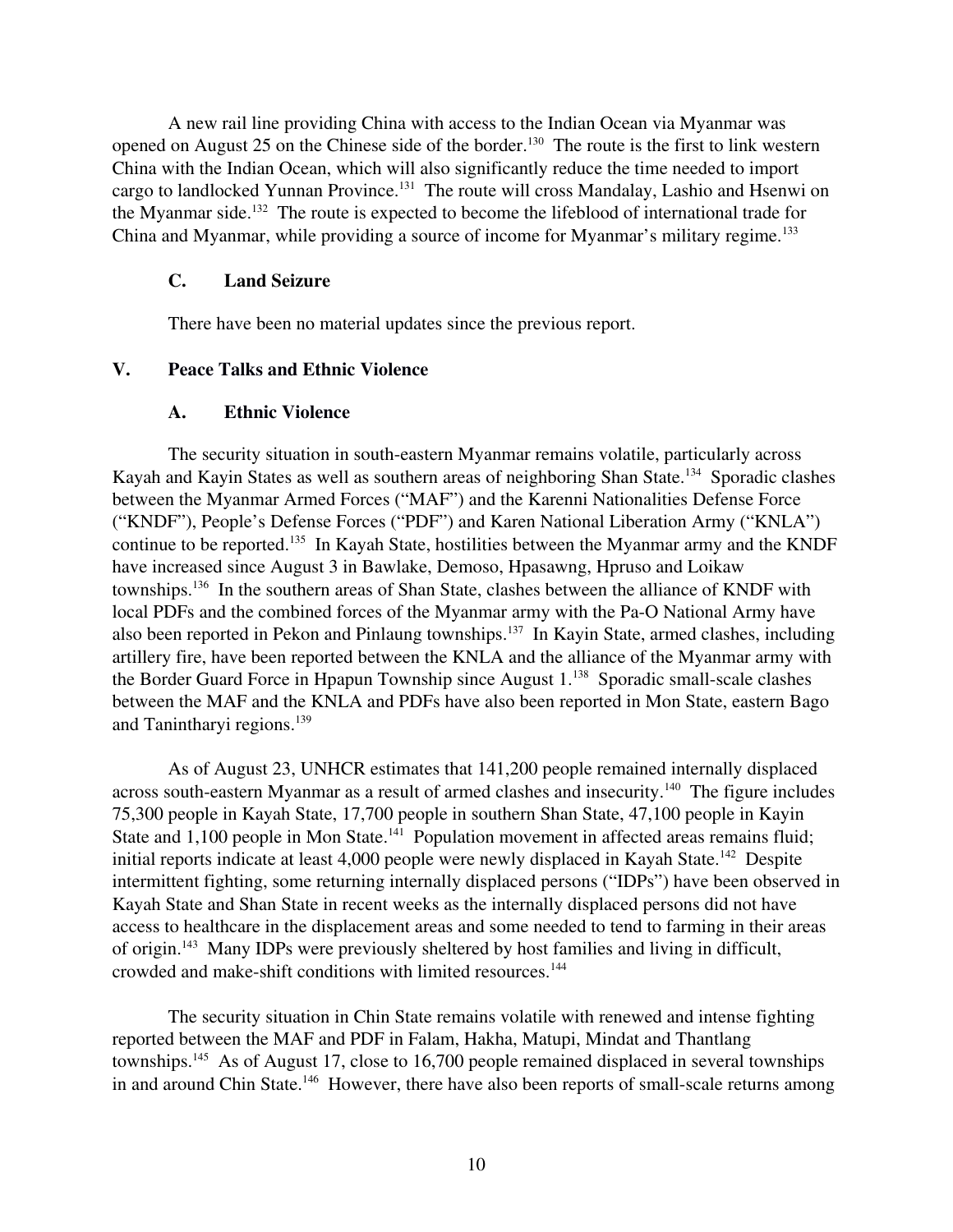the displaced population, with some 2,170 people having returned to Thantlang during the reporting period.<sup>147</sup>

An estimated 4,000 people have reportedly been newly displaced in four townships in the southern and northern areas of Shan State between July 27 and August 23 due to armed clashes between the MAF and ethnic armed organizations.<sup>148</sup> In Kyaukme Township in northern areas of Shan State, close to 2,000 people from eight village tracts had fled from their homes due to clashes between the Restoration Council of Shan State and the alliance of the Shan State Progress Party with the Ta'ang National Liberation Army.<sup>149</sup> A further 170 people in Man Yang Village Tract in Muse Township were displaced due to clashes between the MAF and the Myanmar National Democratic Alliance Army.<sup>150</sup> There have also been displacements in Kyethi and Mongkaing townships in southern areas of Shan State.<sup>151</sup>

## <span id="page-10-0"></span>B. Peace Talks

Karen National Union ("KNU") leader General Saw Mutu Sae Poe said dialogue will be fruitless unless Myanmar's military regime has the political will to engage.<sup>152</sup> "So long as there is no political will for dialogue to resolve the problems, it is impossible to place our hope in dialogue," said the general.<sup>153</sup> His comments came three months after he publicly supported talks with the junta.<sup>154</sup> A senior member of the Karen National Liberation Army ("KNLA"), the armed wing of the KNU, which has been fighting the regime, said Mutu Sae Poe's statement is out of touch.<sup>155</sup> "It appears that he has only dimly realized now that dialogue no longer works," he said.<sup>156</sup>

Wa National Party ("WNP") chairman Sai Pao Nup has resigned after pledging to cooperate with the military regime.<sup>157</sup> The former leader of the Wa peoples' ethnic organization signed a joint statement along with the military's proxy Union Solidarity and Development Party ("USDP") agreeing to work with the junta.<sup>158</sup> Sai Pao Nup signed the statement without the approval of the WNP's central executive committee ("CEC"), so undermining public confidence in the party, said the CEC.<sup>159</sup> The WNP issued a statement distancing themselves from their chairman on August 6, saying his acts deviated from the party's democratic norms, rules and objectives.<sup>160</sup> Sai Pao Nup resigned his position and party membership on August 10.<sup>161</sup>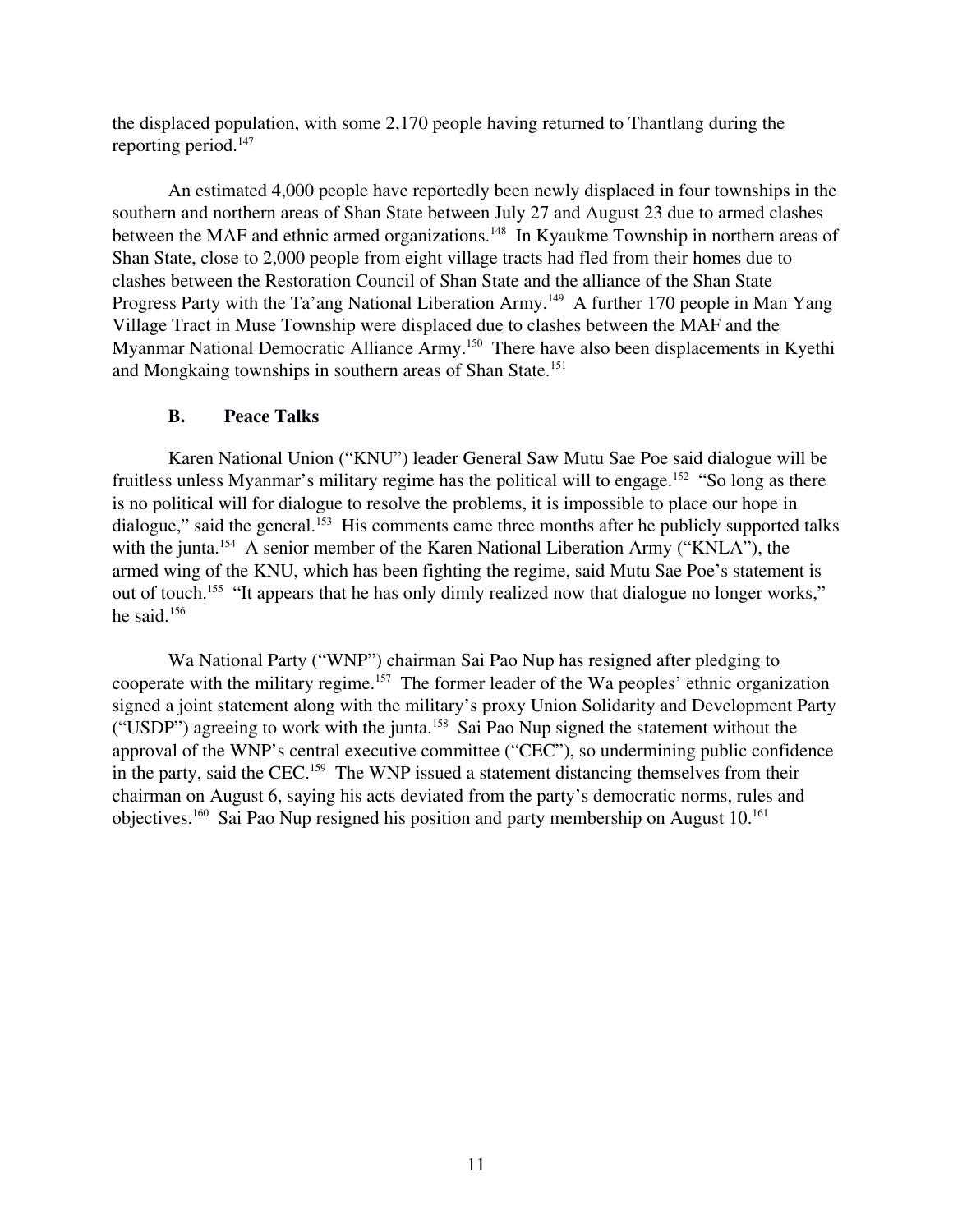1 The Irrawaddy, August 2, 2021: https://www.irrawaddy.com/news/burma/fears-of-another-long-dictatorship-as-myanmar-coupmaker-appoints-himself-pm.html. 2 *Id*. 3 *Id*. 4 The Irrawaddy, August 17, 2021: https://www.irrawaddy.com/news/burma/myanmar-junta-kills-nearly-1000-civilians-in-under-200-days.html 5 *Id*. 6 The Irrawaddy, August 25, 2021: https://www.irrawaddy.com/news/burma/myanmar-seizes-around-150-civilians-in-10-days.html. 7 The Irrawaddy, August 10, 2021: https://www.irrawaddy.com/news/burma/myanmar-military-conducts-raids-in-yangon-as-antijunta-attacks-pick-up.html. 8 *Id*. 9 *Id*. 10 *Id*. 11 The Irrawaddy, August 20, 2021: https://www.irrawaddy.com/news/burma/myanmar-regime-troops-detain-youths-and-lootshops-in-night-raids.html. 12 The Irrawaddy, August 30, 2021: https://www.irrawaddy.com/news/burma/myanmars-commercial-capital-yangon-and-mandalayrocked-by-bomb-blasts.html. 13 *Id*. 14 *Id*. 15 *Id*. 16 The Irrawaddy, August 3, 2021: https://www.irrawaddy.com/news/burma/junta-massacres-40-people-in-myanmar-resistancestronghold-during-july.html. 17 *Id*. 18 *Id*. 19 *Id*. 20 *Id*. 21 *Id*. 22 The Irrawaddy, August 10, 2021: https://www.irrawaddy.com/news/burma/hundreds-of-villagers-flee-myanmar-junta-raids.html. 23 *Id*. 24 *Id*. 25 *Id*. 26 The Irrawaddy, August 23, 2021: https://www.irrawaddy.com/news/burma/myanmar-regime-soldiers-commit-arbitrary-killingslooting-during-raids.html. 27 *Id*. 28 *Id*. 29 *Id*. 30 *Id*. 31 The Irrawaddy, August 27, 2021: https://www.irrawaddy.com/news/burma/at-least-12-civilians-killed-by-myanmar-junta-inweek html. 32 The Irrawaddy, August 4, 2021: https://www.irrawaddy.com/news/burma/civilian-dies-in-myanmar-junta-custody.html. 33 *Id*. 34 *Id*. 35 *Id*. 36 *Id*. 37 *Id*. 38 The Irrawaddy, August 6, 2021: https://www.irrawaddy.com/news/burma/myanmar-junta-informants-and-officials-killed-inyangon-attacks.html. 39 *Id*. 40 *Id*. 41 *Id*. 42 *Id*. 43 *Id*. 44 The Irrawaddy, August 16, 2021: https://www.irrawaddy.com/news/burma/more-than-40-junta-troops-killed-across[myanmar.html.](https://www.irrawaddy.com/news/burma/more-than-40-junta-troops-killed-across-myanmar.html) 45 *Id*. 46 *Id*. 47 *Id*. 48 *Id*. 49 *Id*. 50 The Irrawaddy, August 20, 2021: https://www.irrawaddy.com/news/burma/50-myanmar-junta-soldiers-killed-in-landmine[attacks.html.](https://www.irrawaddy.com/news/burma/50-myanmar-junta-soldiers-killed-in-landmine-attacks.html) 51 *Id*. 52 *Id*. 53 The Irrawaddy, August 24, 2021: https://www.irrawaddy.com/news/burma/around-30-myanmar-junta-troops-killed-in-magwe[ambush.html.](https://www.irrawaddy.com/news/burma/around-30-myanmar-junta-troops-killed-in-magwe-ambush.html) 54 *Id*.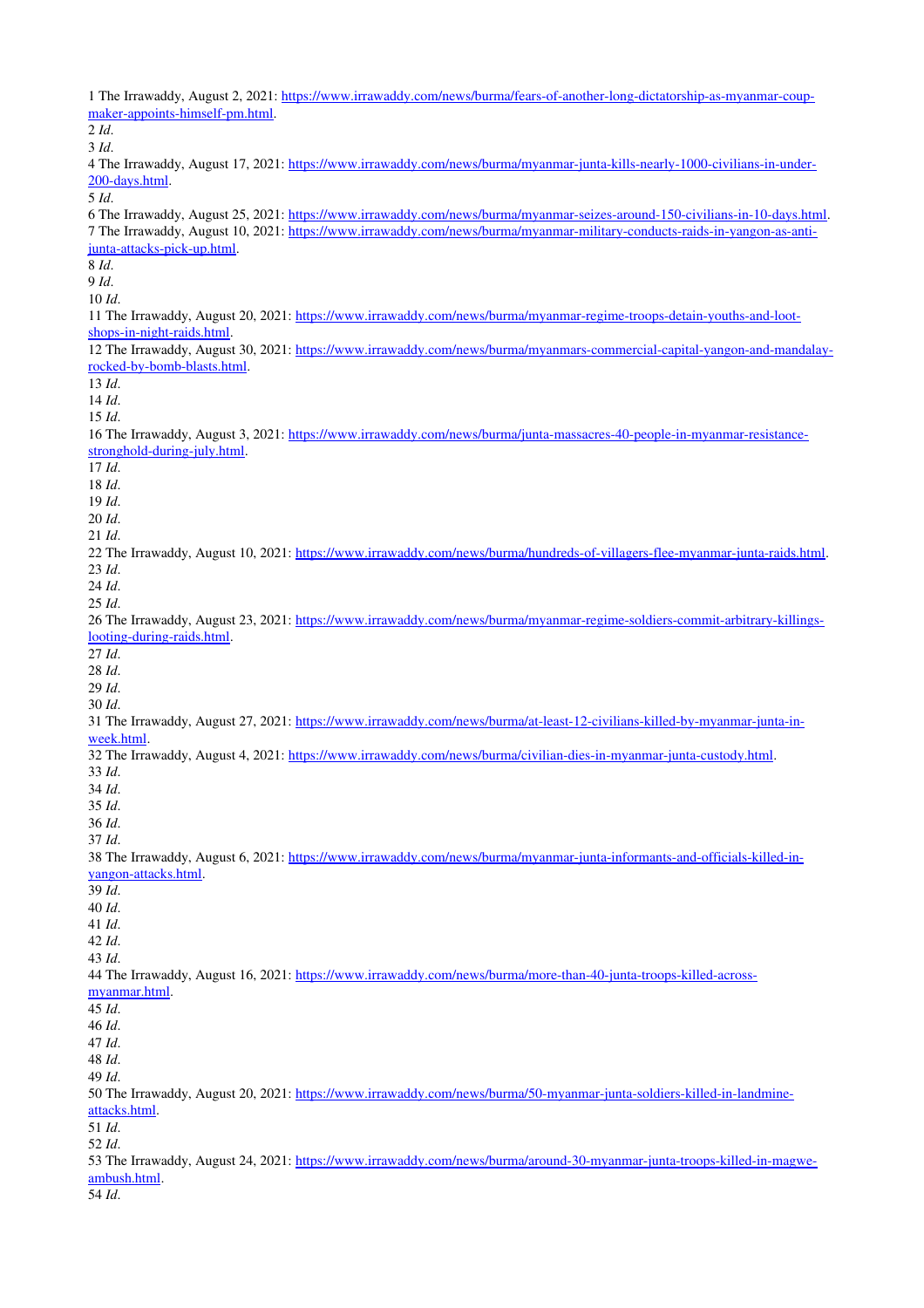| 55 Id.                                                                                                                                                      |
|-------------------------------------------------------------------------------------------------------------------------------------------------------------|
| 56 The Irrawaddy, August 17, 2021: https://www.irrawaddy.com/news/burma/civilian-fighters-kia-troops-kill-six-myanmar-junta-                                |
| soldiers-in-mandalay-region.html.                                                                                                                           |
| 57 Id.                                                                                                                                                      |
| 58 Id.                                                                                                                                                      |
| 59 The Irrawaddy, August 16, 2021: https://www.irrawaddy.com/news/burma/myanmar-rebels-damage-aircraft-during-airbase-                                      |
| attack.html.                                                                                                                                                |
| 60 Id.                                                                                                                                                      |
|                                                                                                                                                             |
| 61 Id.                                                                                                                                                      |
| 62 The Irrawaddy, August 19, 2021: https://www.irrawaddy.com/news/burma/around-40-myanmar-junta-troops-abandon-posts-with-                                  |
| weapons.html.                                                                                                                                               |
| 63 Id.                                                                                                                                                      |
| 64 Id.                                                                                                                                                      |
| 65 Id.                                                                                                                                                      |
| 66 Id.                                                                                                                                                      |
| 67 The Irrawaddy, August 23, 2021: https://www.irrawaddy.com/news/burma/2000-myanmar-junta-soldiers-and-police-join-civil-                                  |
| disobedience-movement.html.                                                                                                                                 |
| 68 The Irrawaddy, August 27, 2021: https://www.irrawaddy.com/news/burma/striking-cops-form-shadow-police-force-to-oppose-                                   |
| myanmar-junta.html.                                                                                                                                         |
|                                                                                                                                                             |
| 69 Id.                                                                                                                                                      |
| 70 Id.                                                                                                                                                      |
| 71 Id.                                                                                                                                                      |
| 72 Id.                                                                                                                                                      |
| 73 The Irrawaddy, August 13, 2021: https://www.irrawaddy.com/news/burma/rohingya-without-myanmar-id-not-being-given-covid-                                  |
| 19-jab-junta.html                                                                                                                                           |
| 74 Id.                                                                                                                                                      |
| 75 Id.                                                                                                                                                      |
| 76 Id.                                                                                                                                                      |
| 77 The Irrawaddy, August 23, 2021: https://www.irrawaddy.com/news/burma/rohingya-in-western-myanmar-starving-as-aid-                                        |
|                                                                                                                                                             |
| blocked.html.                                                                                                                                               |
| 78 Id.                                                                                                                                                      |
| 79<br>The Irrawaddy, August 23, 2021: https://www.irrawaddy.com/news/burma/myanmar-regime-delays-trial-of-daw-aung-                                         |
| san-suu-kyi-until-september.html.                                                                                                                           |
| Id.<br>80                                                                                                                                                   |
| 81 Mizzima, August 18, 2021: https://www.mizzima.com/article/rohingya-give-first-testimony-push-myanmar-army-probe.                                         |
| 82 Id.                                                                                                                                                      |
| 83 The Irrawaddy, August 19, 2021: https://www.irrawaddy.com/news/burma/myanmars-shadow-govt-reports-juntas-massacres-of-                                   |
| civilians-to-un-security-council.html.                                                                                                                      |
|                                                                                                                                                             |
| 84 Id.                                                                                                                                                      |
| 85 The Irrawaddy, August 5, 2021: https://www.irrawaddy.com/news/burma/senior-us-diplomat-speaks-with-myanmars-shadow-                                      |
| government.html.                                                                                                                                            |
| 86 Frontier Myanmar, August 5, 2021: https://www.frontiermyanmar.net/en/asean-names-top-brunei-diplomat-as-myanmar-envoy/.                                  |
| 87 Mizzima, August 25, 2021: https://www.mizzima.com/article/us-vp-condemns-repression-myanmar.                                                             |
| 88 The Irrawaddy, August 25, 2021: https://www.irrawaddy.com/news/burma/vice-president-harris-says-us-committed-to-                                         |
|                                                                                                                                                             |
|                                                                                                                                                             |
| supporting-people-of-myanmar.html.                                                                                                                          |
| 89 The Irrawaddy, August 11, 2021: https://www.irrawaddy.com/news/burma/myanmar-junta-snubs-un-envoys-call-for-proposed-                                    |
| dialogue.html.                                                                                                                                              |
| 90 Mizzima, August 7, 2021: https://www.mizzima.com/article/un-warns-growing-hunger-myanmar.                                                                |
| 91 The Irrawaddy, August 12, 2021: https://www.irrawaddy.com/news/burma/us-holds-talks-over-us50-million-aid-package-to-                                    |
| myanmar.html.                                                                                                                                               |
| 92 Id.                                                                                                                                                      |
| 93 Frontier Myanmar, August 8, 2021: https://www.frontiermyanmar.net/en/us-charges-two-in-plot-to-attack-myanmars-anti-junta-                               |
| $un\text{-}envoy/$ .                                                                                                                                        |
| 94 Id.                                                                                                                                                      |
|                                                                                                                                                             |
| 95 The Irrawaddy, August 3, 2021: https://www.irrawaddy.com/news/burma/myanmar-junta-releases-detained-doctors-and-civil-                                   |
| servants.html.                                                                                                                                              |
| 96 Id.                                                                                                                                                      |
| 97 Id.                                                                                                                                                      |
| 98 Id.                                                                                                                                                      |
| 99 Id.                                                                                                                                                      |
| 100 The Irrawaddy, August 10, 2021: https://www.irrawaddy.com/news/burma/myanmar-regime-bars-aung-san-suu-kyis-lawyer-                                      |
| from-talking-to-media-and-foreigners.html.                                                                                                                  |
| $101$ <i>Id.</i>                                                                                                                                            |
|                                                                                                                                                             |
| $102$ <i>Id.</i>                                                                                                                                            |
| 103 Id.                                                                                                                                                     |
| 104 The Irrawaddy, August 20, 2921: https://www.irrawaddy.com/news/burma/myanmar-junta-confiscates-radios-to-silence-<br>shadow-government-broadcasts.html. |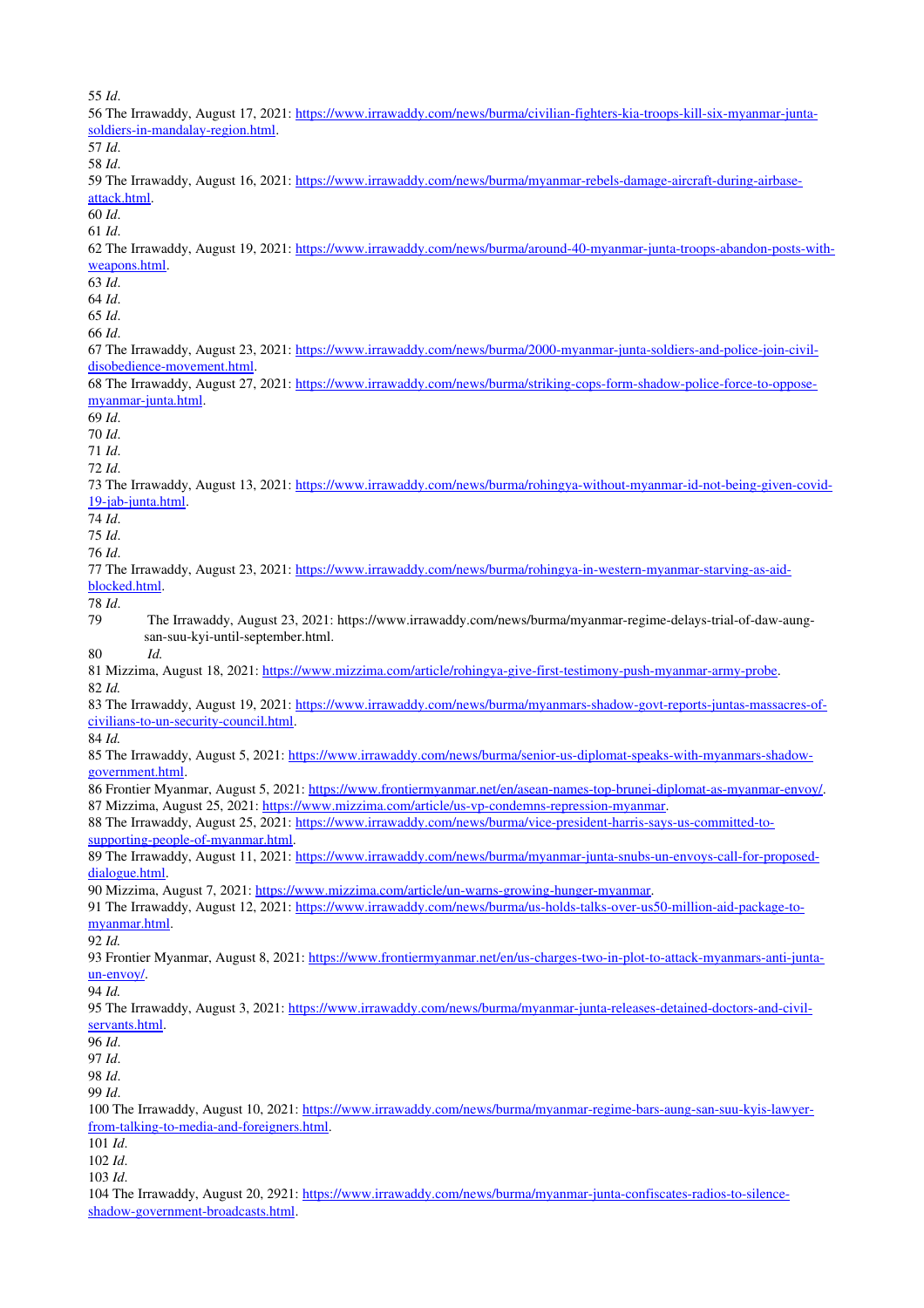105 *Id*.

| 106 The Irrawaddy, August 9, 2021: https://www.irrawaddy.com/news/burma/myanmar-prison-probes-over-30-political-detainees-     |
|--------------------------------------------------------------------------------------------------------------------------------|
| for-loud-protest.html.                                                                                                         |
| $107$ <i>Id.</i>                                                                                                               |
| 108 The Irrawaddy, August 3, 2021: https://www.irrawaddy.com/news/burma/myanmar-coup-chief-amends-counterterrorism-            |
| law.html.                                                                                                                      |
| 109 Id.                                                                                                                        |
| 110 Id.                                                                                                                        |
| $111$ $Id.$                                                                                                                    |
| $112$ $Id.$                                                                                                                    |
| 113 The Irrawaddy: August 19, 2021: https://www.irrawaddy.com/news/burma/myanmar-junta-continues-to-detain-journalists.html.   |
| 114The Irrawaddy: August 23, 2021: https://www.irrawaddy.com/news/burma/detained-myanmar-columnist-faces-life-in-              |
| prison.html.                                                                                                                   |
| 115 Id.                                                                                                                        |
| $116$ <i>Id.</i>                                                                                                               |
|                                                                                                                                |
| 117 Id.                                                                                                                        |
| 118 Id.                                                                                                                        |
| 119 Reuters, August 22, 2021: https://www.reuters.com/world/asia-pacific/myanmar-arrests-two-more-journalists-post-coup-media- |
| crackdown-continues-2021-08-21/.                                                                                               |
| 120 The Irrawaddy: August 23, 2021: https://www.irrawaddy.com/news/burma/detained-myanmar-columnist-faces-life-in-             |
| prison.html.                                                                                                                   |
| 121 Reuters, August 4, 2021: https://www.reuters.com/world/asia-pacific/myanmar-limits-foreign-hires-banks-troubled-financial- |
| sector-2021-08-04/.                                                                                                            |
| 122 The Irrawaddy, August 6, 2021: https://www.irrawaddy.com/news/burma/myanmar-junta-pushing-ahead-with-china-backed-         |
| kyaukphyu-sez-and-port.html.                                                                                                   |
| 123 Nikkei, August 10, 2021: https://asia.nikkei.com/Spotlight/Myanmar-Crisis/Japan-s-Kirin-writes-off-193m-for-Myanmar-beer-  |
| unit.                                                                                                                          |
| 124 The Irrawaddy, August 12, 2021: https://www.irrawaddy.com/news/burma/scores-of-rights-media-groups-urge-telenor-to-halt-   |
| sale-of-myanmar-business.html.                                                                                                 |
| 125 The Irrawaddy, August 20, 2021: https://www.irrawaddy.com/news/burma/australian-mining-company-sells-stake-in-myanmar-     |
|                                                                                                                                |
| project.html.                                                                                                                  |
| 126 The Irrawaddy, August 10, 2021: https://www.irrawaddy.com/news/burma/chinas-strategic-port-project-moves-step-closer-      |
|                                                                                                                                |
| reality-myanmar-oks-joint-venture.html                                                                                         |
| 127 Id.                                                                                                                        |
| 128 Id.                                                                                                                        |
| 129 Id.                                                                                                                        |
| 130 The Irrawaddy, August 30, 2021: https://www.irrawaddy.com/news/burma/china-opens-rail-line-with-access-to-indian-ocean-    |
| via-myanmar.html                                                                                                               |
| $131$ <i>Id.</i>                                                                                                               |
| 132 Id.                                                                                                                        |
| 133 Id.                                                                                                                        |
|                                                                                                                                |
| 134 Relief Web, August 27, 2021: https://reliefweb.int/report/myanmar/myanmar-humanitarian-update-no-10-27-august-2021.        |
| 135<br>Id.                                                                                                                     |
| 136<br>Id.                                                                                                                     |
| 137<br>Id.                                                                                                                     |
| 138<br>Id.                                                                                                                     |
| 139<br>Id.                                                                                                                     |
| 140<br>Relief Web, August 27, 2021: https://reliefweb.int/report/myanmar/myanmar-humanitarian-update-no-10-27-august-2021.     |
| 141<br>Id.                                                                                                                     |
| Id.<br>142                                                                                                                     |
| Id.<br>143                                                                                                                     |
| 144<br>Id.                                                                                                                     |
| 145<br>Relief Web, August 27, 2021: https://reliefweb.int/report/myanmar/myanmar-humanitarian-update-no-10-27-august-2021.     |
| 146<br>Id.                                                                                                                     |
| Id.<br>147                                                                                                                     |
| Relief Web, August 27, 2021: https://reliefweb.int/report/myanmar/myanmar-humanitarian-update-no-10-27-august-2021.<br>148     |
| 149<br>Id.                                                                                                                     |
| Id.<br>150                                                                                                                     |
| Id.<br>151                                                                                                                     |
|                                                                                                                                |
| 152 The Irrawaddy, August 12, 2021: https://www.irrawaddy.com/news/burma/knu-chief-myanmar-junta-must-change-before-talks-     |
| can-start.html.                                                                                                                |
| 153 Id.                                                                                                                        |
| 154 Id.                                                                                                                        |
| 155 Id.<br>156 Id.                                                                                                             |